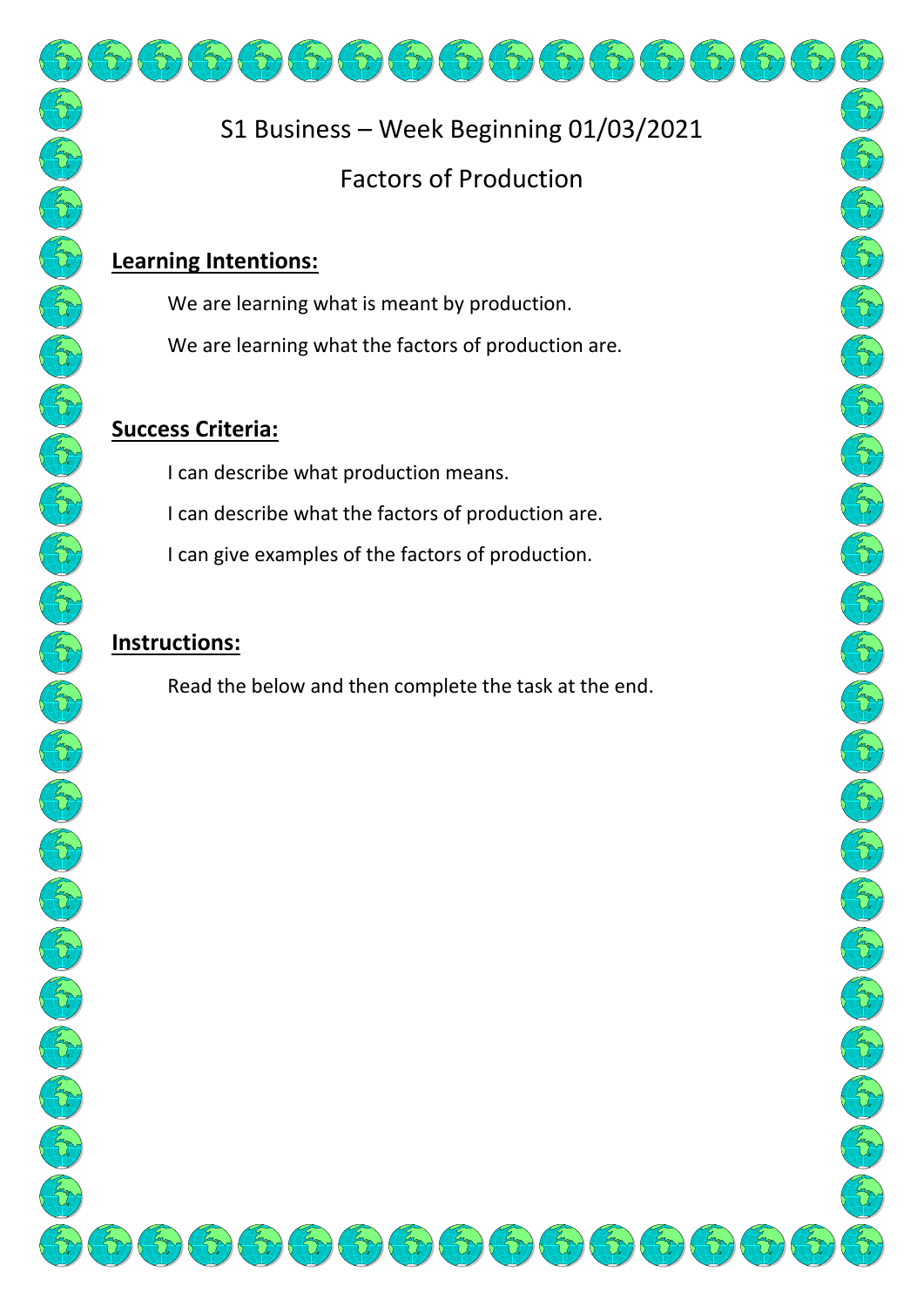## Remember:

Businesses produce goods and provide services to satisfy needs and wants.

The process of turning raw materials into goods/services is called production. To produce goods and services, businesses need materials and other resources.

The resources used in the production process are called the factors of production. These are:

- $\blacktriangleright$  Land
- $\blacktriangleright$  Labour
- ▶ Capital
- $\blacktriangleright$  Enterprise







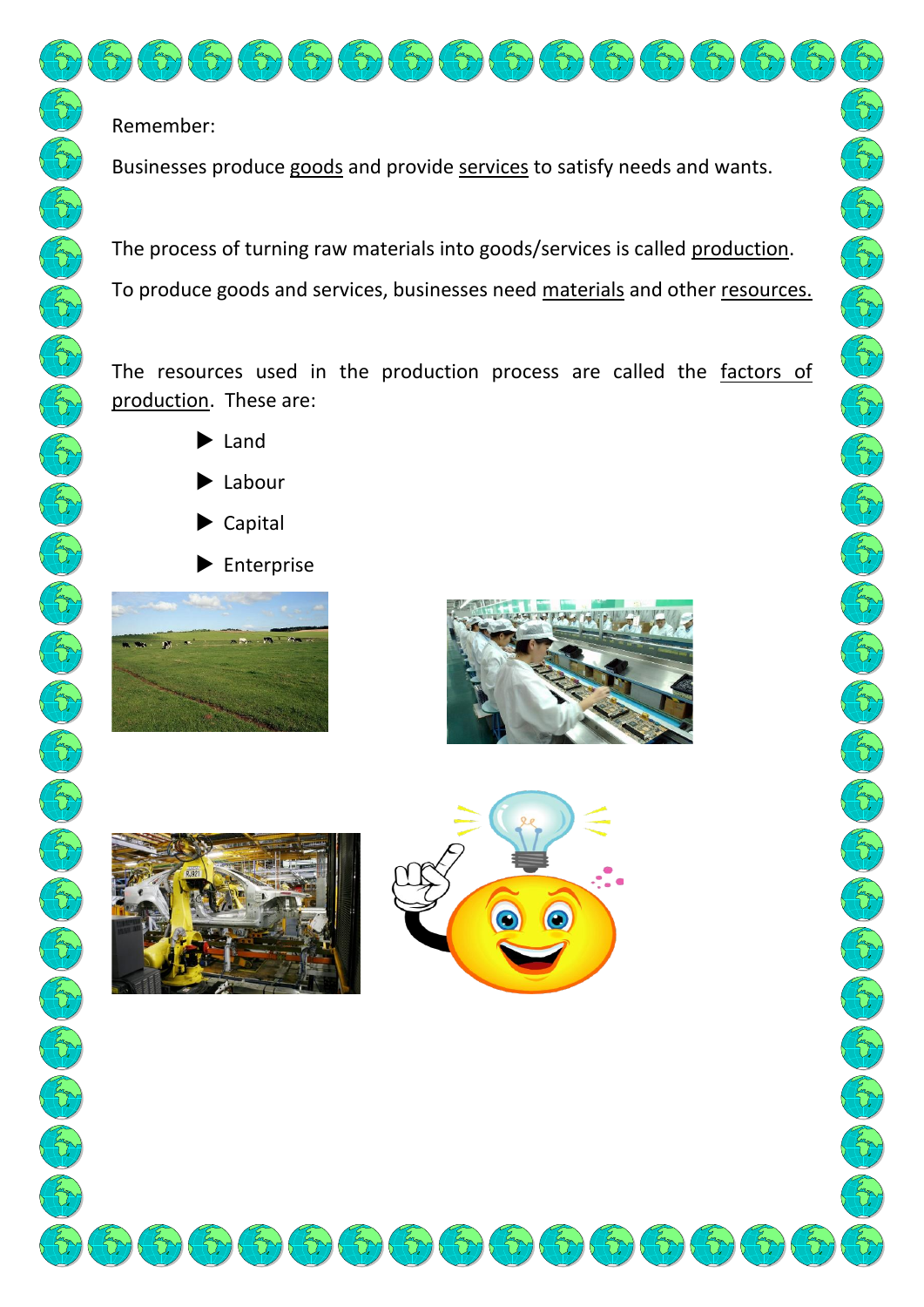## **Land**

Land is the natural resources used in the production process. E.g. farmland, forest, rivers, minerals.

#### **Labour**

• Labour is the people used in the production process. E.g. the workers.

### **Capital**

• Capital is the machinery and tools used in the production process.

### **Enterprise**

• Enterprise is the idea for a business and organising all the other factors of production.

Example: Factors of production for a bus company.

Land – Bus Depot were the buses are kept at night.

Labour – Bus drivers, mechanics, managers.

Capital – Buses, ticket machines, tools to fix the buses.

Enterprise – The owner.